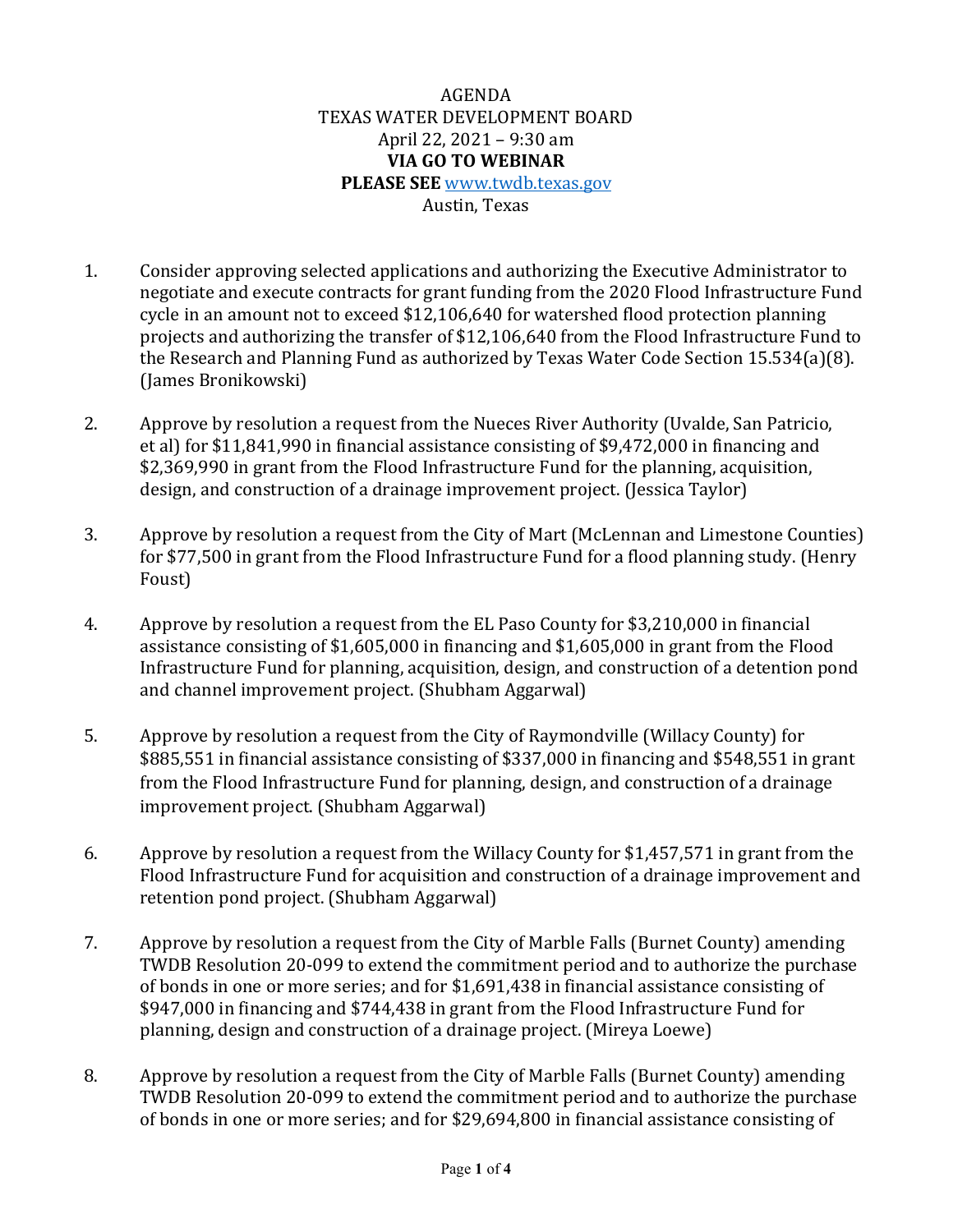\$16,629,000 in financing and \$13,065,800 in grant from the Flood Infrastructure Fund for the planning, design, and construction of a flood mitigation project. (Mireya Loewe)

- 9. Approve by resolution a request from the Fort Bend County Levee Improvement District No. 14 (Fort Bend County) for \$2,000,000 in financial assistance consisting of \$1,900,000 in financing and \$100,000 in grant from the Flood Infrastructure Fund for planning, design, and construction of a flood management project. (Mireya Loewe)
- 10. Approve by resolution a request from the City of Kingsville (Kleberg County) for \$1,356,000 in financial assistance consisting of \$754,000 in financing and \$602,000 in grant from the Flood Infrastructure Fund for planning, design, and construction of a flood management project. (Mireya Loewe)
- 11. Approve by resolution a request from the City of Kingsville (Kleberg County) for \$1,356,000 in financial assistance consisting of \$754,000 in financing and \$602,000 in grant from the Flood Infrastructure Fund for planning, design, and construction of a flood management project. (Mireya Loewe)
- 12. Approve by resolution a request from the City of Kingsville (City) for \$1,456,000 in financial assistance consisting of \$811,000 in financing and \$645,000 in grant from the Flood Infrastructure Fund for planning, design, and construction of a flood management project. (Mireya Loewe)
- 13. Approve by resolution a request from the City of Kingsville (City) for \$1,856,000 in financial assistance consisting of \$1,039,000 in financing and \$817,000 in grant from the Flood Infrastructure Fund for planning, design, and construction of a flood management project. (Mireya Loewe)
- 14. Approve by resolution a request from the Acton Municipal Utility District (Hood County) for \$2,490,000 in financing from the Clean Water State Revolving Fund for construction of wastewater system improvements. (Tom Barnett)
- 15. Consider approving by resolution a request from the City of Willow Park (Parker County) for \$14,130,000 in financing from the Clean Water State Revolving Fund for planning, acquisition, design, and construction of a new wastewater treatment plant and associated piping for transmission and discharge lines. (Joe Koen)
- 16. Approve by resolution a request from the City of Ivanhoe (Tyler County) for \$150,000 in principal forgiveness from the Clean Water State Revolving Fund for planning, design, and construction of a Hurricane Harvey disaster recovery project. (Nancy Richards)
- 17. Consider approving by resolution a request from the City of Dripping Springs (Hays County) to amend Texas Water Development Board Resolution Nos. 19-039 and 20-043 to extend the expiration date for the 2021 series to April 2022. (Dain Larsen)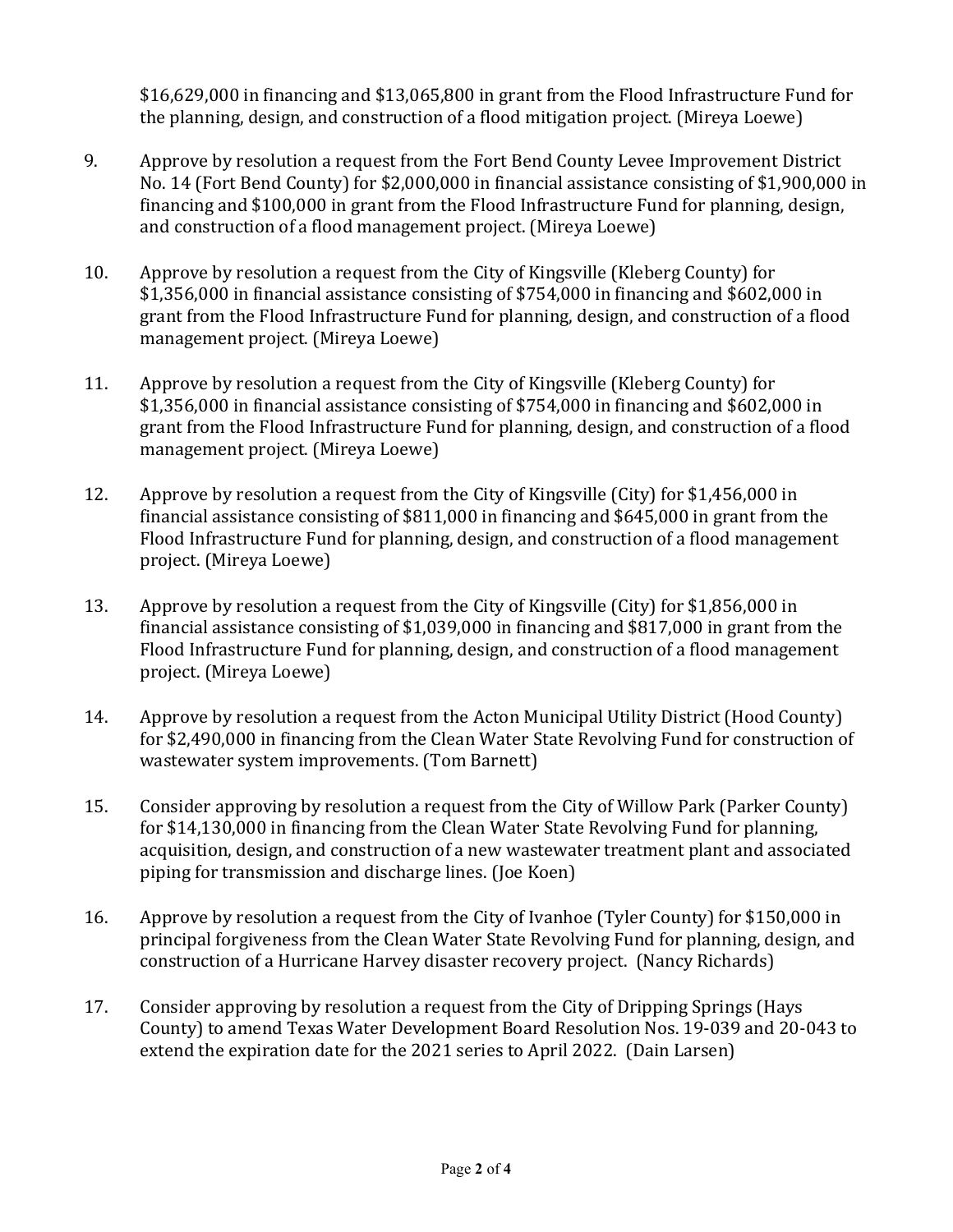- 18. The Board will receive comments from the public on any matters within the jurisdiction of the TWDB, with the exception of matters which are subject to the ex parte prohibition found in Texas Government Code Section 2001.061.
- 19. The Board may adjourn into Executive Session and conduct a closed meeting to consider any item on this agenda if a matter is raised that is appropriate for the Board to conduct a private consultation with its attorney on a matter in which the duty of the attorney to the governmental body under the Texas Disciplinary Rules of Professional Conduct of the State Bar of Texas clearly conflicts with Chapter 551 of the Texas Government Code. The Board may conduct a closed meeting to receive legal advice and discuss pending or contemplated litigation, settlement offers, or the appointment, employment, evaluation, reassignment, duties, discipline or dismissal of specific Board employees, including the Executive Administrator and General Counsel, as permitted by Sections 551.071 and 551.074, the Texas Open Meetings Act, codified as Chapter 551 of the Texas Government Code. The Board may also meet in open meeting to take action on legal or personnel matters considered in the closed meeting as required by Section 551.102 of the Open Meetings Act, Chapter 551 of the Government Code. The Board may conduct a closed meeting to consider and discuss financial matters related to the investment or potential investment of the Board's funds, as permitted by Section 6.0601(a) of the Texas Water Code. The Board may also meet in open meeting to take action on a financial matter discussed in the closed meeting as required by Section 6.0601(b) of the Texas Water Code.

The next currently scheduled meeting of the Texas Water Development Board will be May 6, 2021. Other meetings may be scheduled and will be posted in compliance with the Texas Open Meetings Act.

Persons with disabilities who plan to attend this meeting and who may need auxiliary aids or services such as interpreters for persons who are deaf or hearing impaired, readers, large print or Braille, are requested to contact Cheryl Arredondo at (512) 463-7686 two (2) work days prior to the meeting so that appropriate arrangements can be made.

## **NOTICE: ENTRY TO THIS MEETING WITH A HANDGUN IS FORBIDDEN**

**This meeting is a public meeting under Chapter 551 of the Texas Government Code. Pursuant to Section 30.06, Penal Code (trespass by license holder with a concealed handgun), a person licensed under Subchapter H, Chapter 411, Government Code (handgun licensing law) may not enter this property with a concealed handgun. Pursuant to Section 30.07, Penal Code (trespass by license holder with an openly carried handgun), a person licensed under Subchapter H, Chapter 411, Government Code (handgun licensing law) may not enter this property with a handgun that is carried openly. For purposes of this notice, "property" means the room or rooms where the open meeting of the Texas Water Development Board is held.** 

**Direct links to this information can be found on our website at** [www.twdb.texas.gov](http://www.twdb.texas.gov/)

**To view/listen to the Board Meeting on Thursday, April 22, 2021, please use: <https://attendee.gotowebinar.com/register/3312863032911746064>**